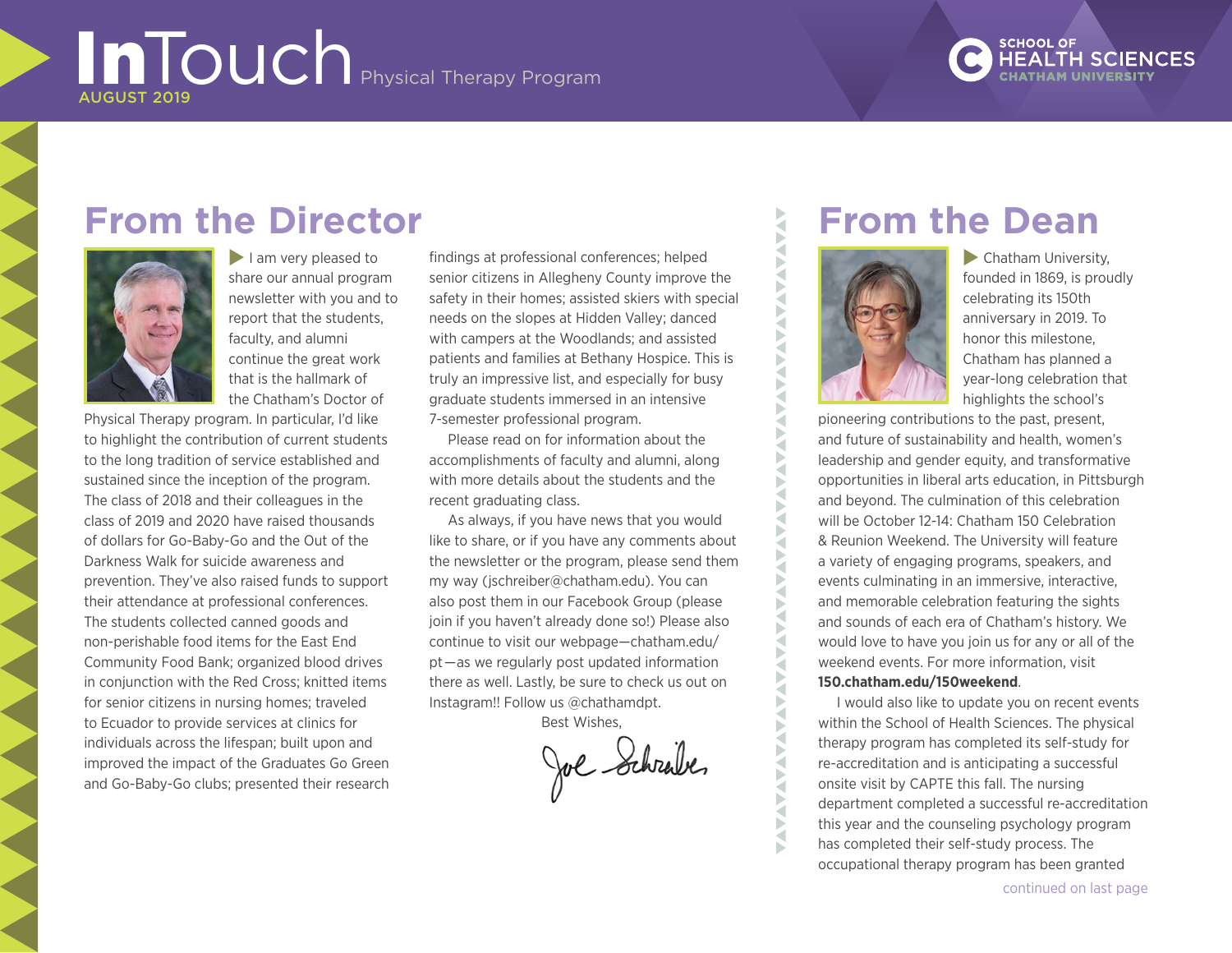### FACULTY RESEARCH AND SCHOLARSHIP, 2018-2019

**Bednarek M.** Oxygen therapy in the home health setting. APTA Home Health Section The Quarterly Report. Winter 2018; 54(1).

**Bednarek M.** Pharmacological management for diabetes mellitus. APTA Orthopaedic Section Independent Study Course 28.4.2.

**Bednarek M.** Pharmacological management for cardiovascular conditions. APTA Orthopaedic Section Independent Study Course 28.4.1.

**Criss M, Bednarek M**, Billek-Sawhney BJ, Sawhney R, Wingood Mariana "It's a WAMI-3! Application of Wellness Aging Model" Educational Session at APTA Combined Sections Meeting Washington, DC January 2019

Eng J, **Bednarek M, Woollard J** "Put the Fast Back into Fast Twitch: Adding Power to the Plan for Older Adults" Educational Session at APTA Combined Sections Meeting Washington, DC January 2019

**Bednarek M,** Childers C, Panaro N, Shaw D" Advanced Competency in Home Health Live Training" Invited Preconference Course at APTA Combined Sections Meeting Washington, DC January 2019

Lindenberg K, **Bednarek M, Woollard J** "Knowledge and Perceptions of Genetics/Genomics in DPT Students" Poster at APTA Combined Sections Meeting Washington, DC January 2019

Harro CC. Myers RO. **Perry SB.** Legters K. Barry J. McCombe-Waller S. Practice analysis study: A method for residency curriculum development. *Journal of Physical Therapy Education.* Accepted February 2019.

Romney W. Moore J. Tilson J. **Perry SB.** Deutsch JE. Zeleznik H. Implementing Meaningful Projects to Enhance EBP in Your Clinic. Educational Session- APTA Combined Sections Meeting, Washington, DC, January 2019

**Criss M**. *Mobility Screens: What to do and what do they mean?* Presented to Geriatric Medicine Training Program, UPMC St. Margaret Hospital, Pittsburgh, PA, December 13, 2018

ATScudder, MJLoughran, JCBucey, MDoas, GStrong, **SJameson**, LO'Keef," Screening, Brief Intervention, and Referral to Treatment (SBIRT): Expansion of Substance-Misuse Training to Non-Physician Healthcare Trainees" manuscript submitted to Journal of Substance Abuse

**Jameson S.** Meditation with Guided Imagery: A Tool for Pain Management in the Home. APTA's Home Health Section Quarterly Report, vol. 53, no. 2. May 2018.

Invited presentation: APTA Combined Sections Meeting "Networking for Teaching Professionalism in Physical Therapy Education" **S Jameson**, January 24, 2019, Washington DC.

*Cuka C. McDevitt A. Karas S.* Spinal Manipulation in an Adult with Multiple Spinal Fusions Because ofScoliosis: A Case Report. JMMT. (2019)

*Cornell S. Faville J. Porter Hoke A. Karas S.* A novel biomechanical approach for a runner with plantar heel pain using regional interdependence: a case report. Orthopedic Physical Therapy Practice. Accepted, in print.

*Sheldon A.* **Karas S.** *Hoke A. Adverse effects of extremity manipulation: A systematic review. J Chiro Med: in revision.*

*Cuka C, McDevitt A, Karas S.* Spinal manipulation after multiple fusions in an adult with scoliosis: A Case Report. AAOMPT. (Reno, NV) November, 2018

Thurston C. **Karas S**. The Manubrial Test: *A Novel Assessment for Regional Interdependence in Adolescent Overhead Athletes*. AAOMPT. (Reno, NV) November, 2018

Giannangeli N. **Karas S**. *Structure and function of the alar ligament, a systematic review*. PPTA Conference. (Lancaster,PA) October, 2018

Poster Presentation: "Development of a practical examination assessment rubric for pediatric physical therapist education" Wynarczuk K, Kendall E, **Schreiber J**, Fiss A, Rapport MJ, Gagnon K. Academy of Pediatric Physical Therapy Annual Conference. November 2018.

Kaplan S, Dole R, Begnoche D, **Schreiber J**. Pediatric Faculty Institute Pre Conference. Academy of Pediatric Physical Therapy Annual Conference. November 2018.

Rapport, M. J. K., Gagnon, K., Wynarczuk, K. D., LaForme Fiss, A. C., **Schreiber, J**. M., Kendall, E. A. Assessment of student performance in pediatric PT: Reliability and feasibility of a new grading rubric. Poster presentation at the ATPA NEXT Conference, Chicago, IL, June 2019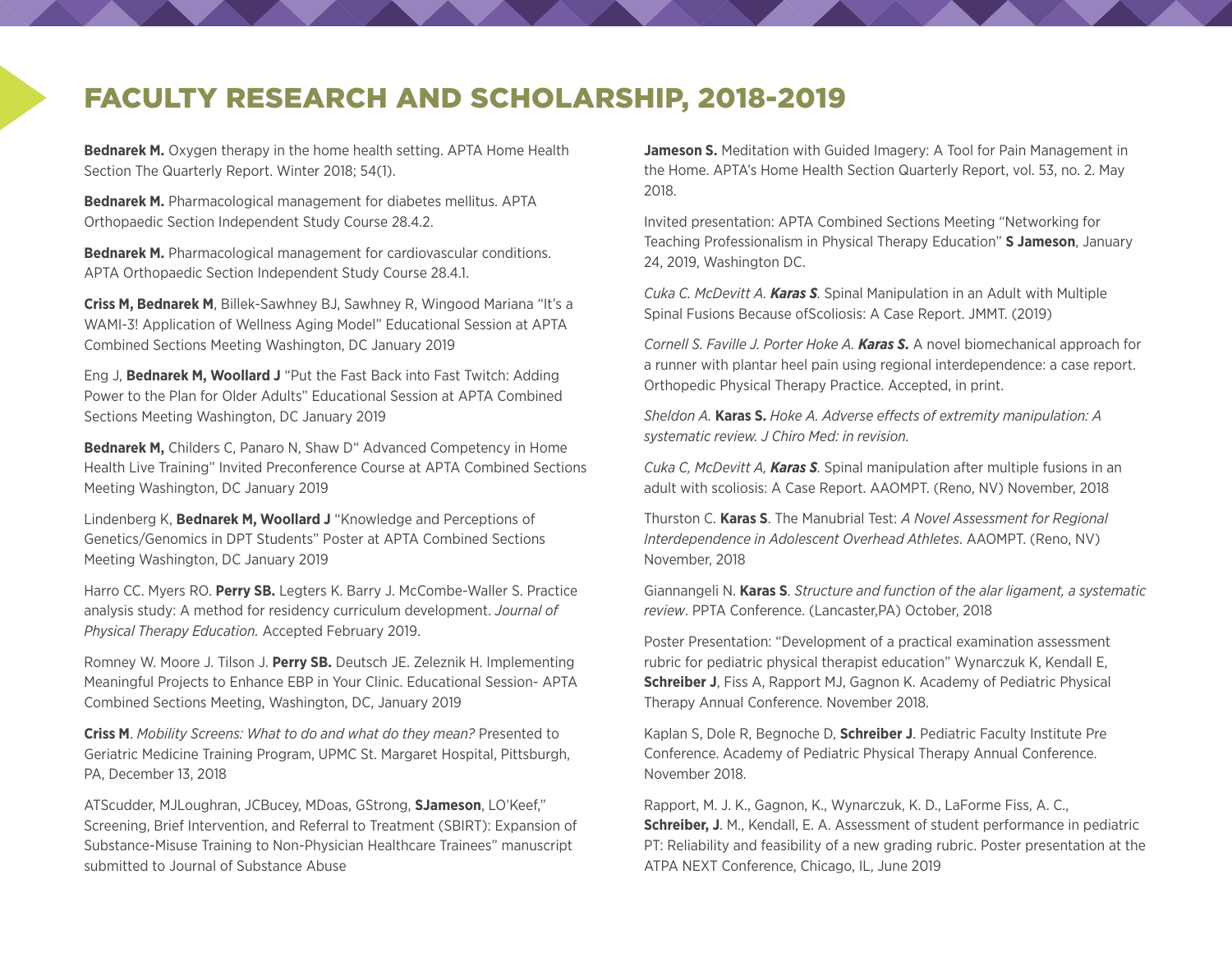### ALUMNI SPOTLIGHT

#### **D'Arcy Hlavin, DPT '12**



**D'Arcy Hlavin is a 2012** graduate of the Chatham DPT program. After graduation, she moved to the West Coast and joined an employee owned, outpatient private practice called Team Movement for

Life. Through her company, which is partnered with USC, she went through an orthopedic residency program and achieved Board Certification in Orthopedic Physical Therapy in 2017.

For four years, she was a permanent therapist at a Team Movement for Life clinic in Indio, California. However, last August, she was offered a position to travel between the 23 clinics within the company.

D'Arcy reports: To this day, I hear Dr. Perry's voice in my head, "Don't say butt to your patients." Although this did prepare me to interact with my patients in a professional manner, Chatham prepared me for the "real world" in many other ways. PBL cases greatly helped my critical thinking while in the clinic, the manual orthopedic skills and neurologic tests and measures and treatments are

heavily applicable to everyday practice and helped ease the transition from new-grad to 2nd and 3rd year clinician. What I have found most beneficial, however, is the networking and the community and relationships that are built within Chatham. I continue to feel support and encouragement from the staff and professors at Chatham, and am able to reach out, five years later, for help or information, and I am ready and willing to do the same for any Chatham grad.

#### 

#### **Tim McBride, MPT '96**



After graduating in 1996 as part of Chatham's inaugural PT class, I went to work for the facility where I completed my last clinical rotation. For 23 years I have been employed by Lancaster General Hospital, now part of Penn Medicine, at their largest outpatient facility: the Suburban Outpatient Pavilion. Also referred to as the "Taj Mahal" by some, it is a magnificent building and lush campus with pond that I am still amazed I get to come to for work. We

have expanded three times, once to include a pool, and have recently undergone a million dollar renovation. Yet, what has kept me here is the family atmosphere. Many of the people I started with are still working beside me and we have shared in life's victories, births, graduations and weddings, but have grieved together as well. So I get to work in a beautiful building with great people.

Clinically, I focus on orthopedics and earned my OCS in 2014. Our hospital has established Clinical Excellence Teams, which are designed to create programs and protocols to improve outcomes using the best evidence. I have the opportunity of sitting on our lower extremity and spine committees and am co-chair of our new chronic pain program. PBL definitely prepared me for these roles.

In 2005, I became a Certified Clinical Instructor and have been Site Coordinator for Clinical Education for the past six years for our 14 outpatient centers. I enjoy this role as I have had the opportunity to interact with Chatham students as well as students from other programs. I have many recurrent patients who tell me I can never retire, since I am the only one they want to see. I respond by telling them, "Why do you think I have all these students following me?" Many of our recent students, including Chatham grads Rob Garner and Kyle Kessler, have become employees.

To any current students reading this I would advise you not to overlook us as a clinical site. You will learn a lot, receive 1-on-1 supervision and have fun with a great bunch of people.

My wife and I are preparing to send our two daughters off to college; my oldest starts this fall and my youngest will head off next year. Unfortunately, I can't talk either into following in my footsteps and become a PT.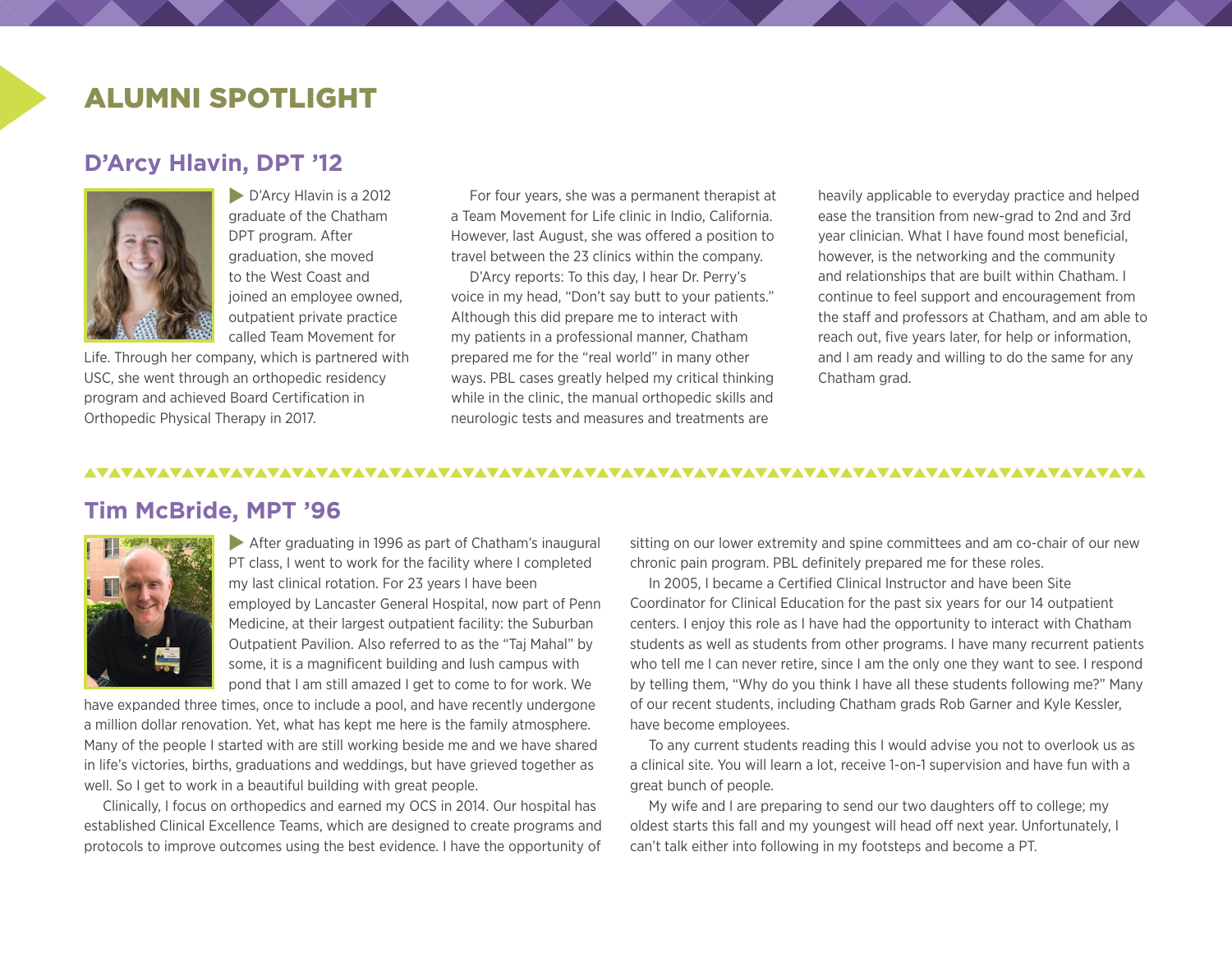### ALUMNI SPOTLIGHT

#### **Michael Dzigiel, DPT '10**



Michael Dzigiel is a 2010 graduate of the Chatham DPT program. After graduation he moved back home to Cleveland, Ohio. Mike has been an employee in University Hospitals Cleveland Medical Center Rehab Services

department since 2011. During this time, he has grown significantly as a clinician, leader, and teacher in the department. He has demonstrated a passion for promoting early patient mobility in ICU and has been a great champion in promoting the "E" in the A-F bundle at UHCMC. Although it has certainly been a team effort across many disciplines, including physical therapy (PT), occupational therapy (OT), speech-language pathology (SLP), respiratory therapy, nursing, physicians and more, Mike has been a significant and driving force in UHCMC's efforts to improve the quality of care we provide in our ICUs by safely mobilizing patients sooner.

Mike helped create the Intensive Care Unit (ICU) Early Rehab program at University Hospitals Cleveland Medical Center (UHCMC) in 2015. He is currently practicing full time as a clinical specialist at UHCMC in the acute care/critical care setting. Michael is the lead physical therapist in both the Surgical ICU and Trauma ICU. He has trained and mentored PT/OT members of the ICU Early Rehab team through hands on training/ competency and assisted in the creation of eight didactic modules each member attends during ICU training. He has attended the John Hopkins Critical Care Conference in 2016, and did a poster presentation at Combined Sections Meet though the American Physical Therapy Association 2017 titled

"Physical Therapy Management of an Individual with CentriMag Temporary Mechanical Circulatory Support Awaiting Bridge to Long Term Ventricular Assist Device." He is a certified APTA Clinical Instructor. He is a member of the American Physical Therapy Association and a section member of the Acute Care Section.

Mike is the proud winner of the UHCMC Seventh Annual Sally Ann Shipley Quality Award in March of 2018 for his work in creation of the ICU early rehab program. Nominees for this award should demonstrate excellence and leadership in at least one of the following areas: patient safety/patient care, process and/or procedure improvement and data analysis and/or data interpretation. In 2019 Mike was nominated for Ohio Hospital Association Albert E. Dyckes Health Care Worker of the Year - The Albert E. Dyckes Health Care Worker of the Year Award is presented each year to one Ohio caregiver who personifies a leader, gives back to the community, reflects the mission and values of his or her organization and routinely goes beyond the call of duty.

"Chatham University prepared me for the ever changing field of physical therapy and has allowed me to keep up with current evidence to assist me in advancing physical therapy practice in critical care. PBL definitely prepared me for addressing real world barriers both in clinical practice and with program development. I'll never forget walking onto Chatham's campus with a sports and orthopedics PT future on my mind and graduating with the tools to practice in any setting; and with a passion for acute/critical care PT. I believe this is a testament to the excellent faculty and staff of the Chatham University DPT program."

#### **APTA Maley Lecture Award Winner**



 $\blacktriangleright$  Congratulations to Chatham alumna, Nicole Stout, MPT '98 – she is the recipient of the APTA Maley Lecture Award!!

The John H.P. Maley Lecture Award is annually presented to an APTA physical therapist member who has demonstrated clinical expertise and significant

contributions to the physical therapy profession. The honoree's lecture is considered to be one of the highlights at APTA's NEXT Conference & Exposition.

Awardee characteristics include:

- **•** Wide-reaching effects of contributions, as evidenced in the quality and diversity of the letters of support received
- **•** Previous recognition of contributions, as demonstrated by other awards and honors documented in the nominee's curriculum vitae
- **•** Professional public visibility of contributions, as demonstrated by publications, presentations, invited lectures, appointed and elected positions held, and other information in the nominee's curriculum vitae
- **•** Sustained and continuous contributions in an area of clinical practice as documented in the letters of support and in the nominee's curriculum vitae
- **•** Qualitative effects of contributions in an area of clinical practice as documented in the letters of support
- **•** Enduring quality of contributions, or potential for continuing effects of contributions on the physical therapy profession

Way to go, Nicole!!!!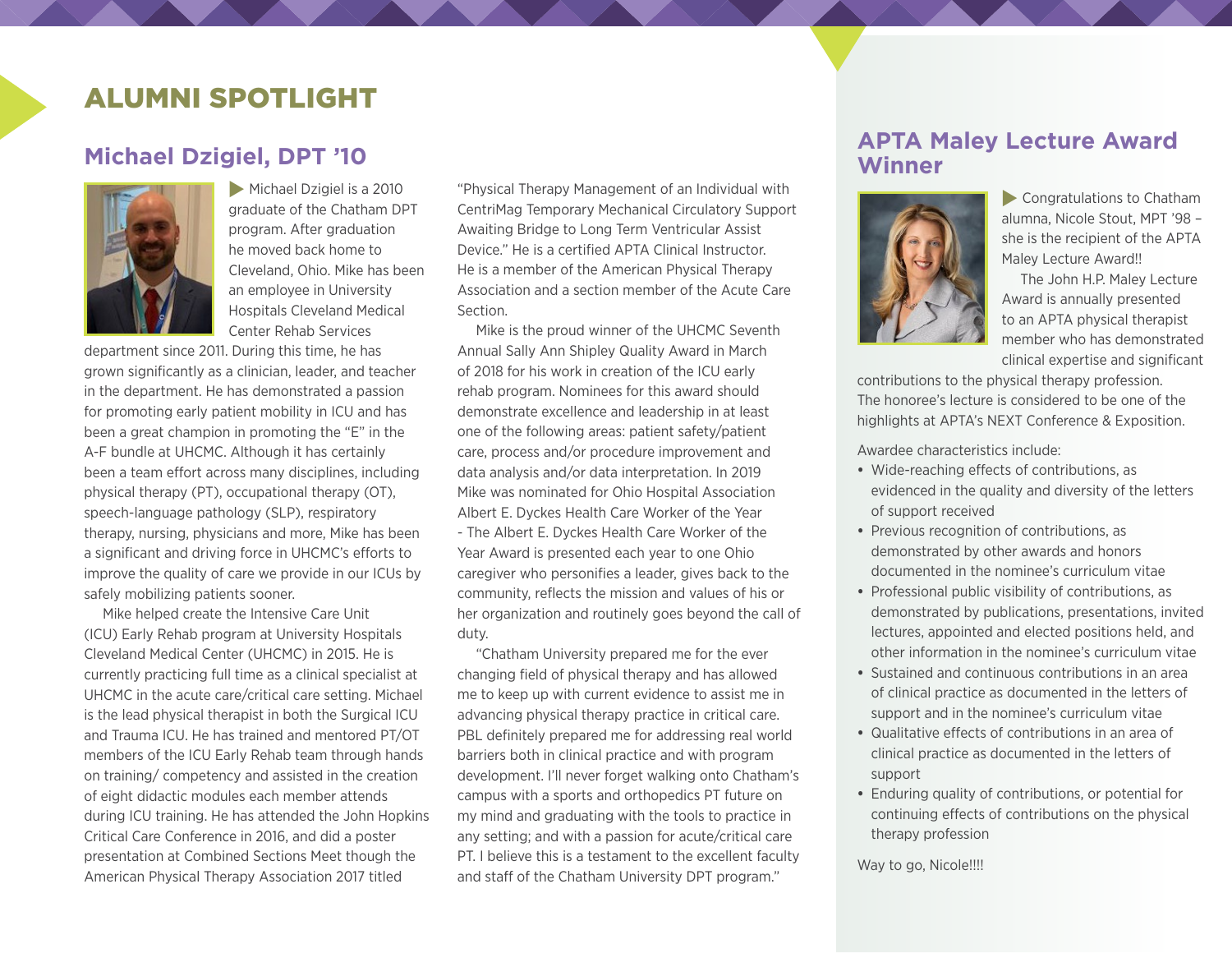

#### **Sawhney-Gough: Year 3!**

As you know, Raj Sawhney and Steve Gough created the **Sawhney-Gough Clinical Excellence Scholarship** in 2017. After a blinded review process by the faculty, second-year student Sean Crandell was selected as the second recipient of this scholarship this past year. Each year, Raj and Steve commit \$5,000, and we look to alumni support to match this \$5,000 so that we can offer an annual \$10,000 scholarship. An evening alumni/student mixer will be scheduled for October to kick off fundraising for this scholarship in 2019- 2020—details to follow in e-mail and on the website. Please join us if you can! For more information about the event or to make a donation, contact [jschreiber@chatham.edu](mailto:jschreiber@chatham.edu) or Julia Homa, special projects manager in the Office of University Advancement, at [j.homa@](mailto:j.homa@chatham.edu) [chatham.edu](mailto:j.homa@chatham.edu).

### **Sean Crandell 2018-2019 Sawheny-Gough Scholarship Winner**



 $\blacktriangleright$  Hello, my name is Sean Crandell. My health care career started at the University of Pittsburgh, where I graduated with a Bachelors in Athletic Training in 2017. I made the decision to go straight from Pitt to the doctoral program of physical therapy

at Chatham University. During my time at Chatham, I have completed two 10-week clinical rotations and look forward to two more experiences this fall. My first placement was at OSPTA North Versailles, while my most recent was at general inpatient rehab at Mercy Hospital. In less than a week I will be doing eight weeks at an outpatient clinic in Denver, Colorado. At the completion of that rotation I'll return to Pittsburgh for another eight weeks at a skilled nursing facility.

It is a great honor to be selected for the Sawhney-Gough scholarship. Considering their contribution to the University over the years, I am humbled to be named as part of that legacy. I hold a tremendous amount of pride for the physical therapy program at Chatham, both for the staff and my student colleagues. This is a truly special recognition and I hope my impact in the profession can be at least a fraction of what Mr. Sawhney and Gough have done.

The details of my long term plan are slightly foggy. Considering my long standing outpatient experience, that would make the most sense at face value. My time at Mercy hospital, however, was incredibly rewarding. Part of the beauty of the PT profession is how versatile we are as new graduates. I don't anticipate my future will be set this coming December. I have enjoyed guest lecturing for Pitt's athletic training program, in addition to Point Park University dancers. Having some role in education, and the future of the profession certainly has its appeal

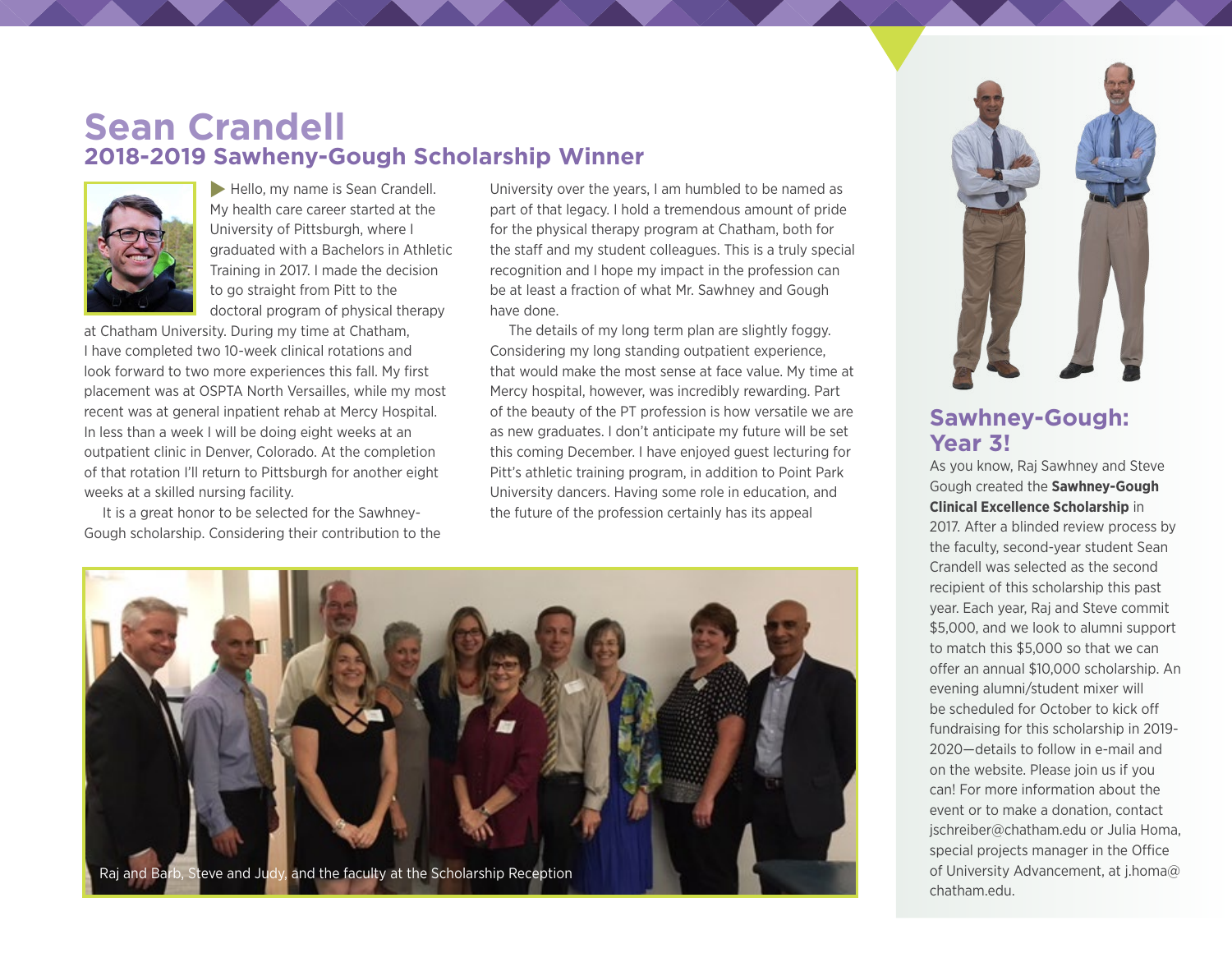### STUDENT SPOTLIGHT

# **Class of 2019**

 $\triangleright$  The Class of 2019 finished up coursework in May and is currently spread out across the country on their final clinical rotations. Prior to leaving campus to earn their stripes on the job, students completed cardiopulmonary and neurological physical therapy classes. Each term provided excellent observational and hands-on opportunities such as working with amputees at Encompass Health Rehabilitation Hospital of Harmarville and performing patient evaluations on CVA and TBI patients at hospitals like UPMC Mercy and St. Margaret. The Principles of Practice series culminated with service learning project presentations about volunteer experiences associated with places like Safety for Seniors, Bethany Hospice, and the Woodlands. This, in addition to panel discussions and resume development coaching, was helpful in setting everyone up for a successful job hunt come December.

Looking back, at the end of January, ten students took on Washington, DC for the APTA's Combined Sections Meeting after having raised over \$900 with a matching donation from the alumni account; the support they received was an important part of a monumental networking and learning experience. The future is now for this eclectic group of young professionals and the licensing exam in early 2020 won't know what hit it!

Jacob Centra, DPT Class of 2019 President

# **Class of 2020**

 $\blacktriangleright$  With one year of didactic learning in the books (pun intended), the Chatham University Doctor of Physical Therapy Class of 2020 is set to take their talents into the clinic! The DPT Class of 2020 had a memorable year of academics through developing a strong understanding in some of the foundational topics needed for success in the physical therapy profession. Despite only one year together, the class has developed a strong bond by supporting one another as we push toward our common goals of giving back to communities, healing and helping others live their best lives.

Outside of the classroom, students lead by example and contribute to community organizations through fundraising, volunteering, and serving in leadership roles to enhance the community and

physical therapy profession. Some of the contributions already made by our class include: organizing a food drive for the Greater Pittsburgh

area in which 238 lbs of food was collected for those in need during the holiday season; fundraising for various causes, including the American Foundation for Suicide Prevention, where over \$13,000 has been raised by the Chatham community; and taking on leadership roles in programs such as "Go Baby Go!" to provide the means for children with mobilityimpairments to experience the enjoyment of riding battery powered cars.

Chatham's DPT Class of 2020 has strived to establish strong interprofessional relationships in the Pittsburgh area by attending social gatherings and



▲ Class of 2019 at the Perry Patio Party

 $\blacktriangledown$  Class of 2020



working together to give back to the community through volunteering at food banks and participating in trash pickups. The staff involved in Chatham's DPT program has instilled confidence within our class to succeed in physical therapy clinics and emphasize the importance of continuous learning. Our group of dynamic scholars will continue to grow personally and professionally as we pursue our doctorate degrees and approach our professional careers.

Jeffrey Keegan, DPT Class of 2020 President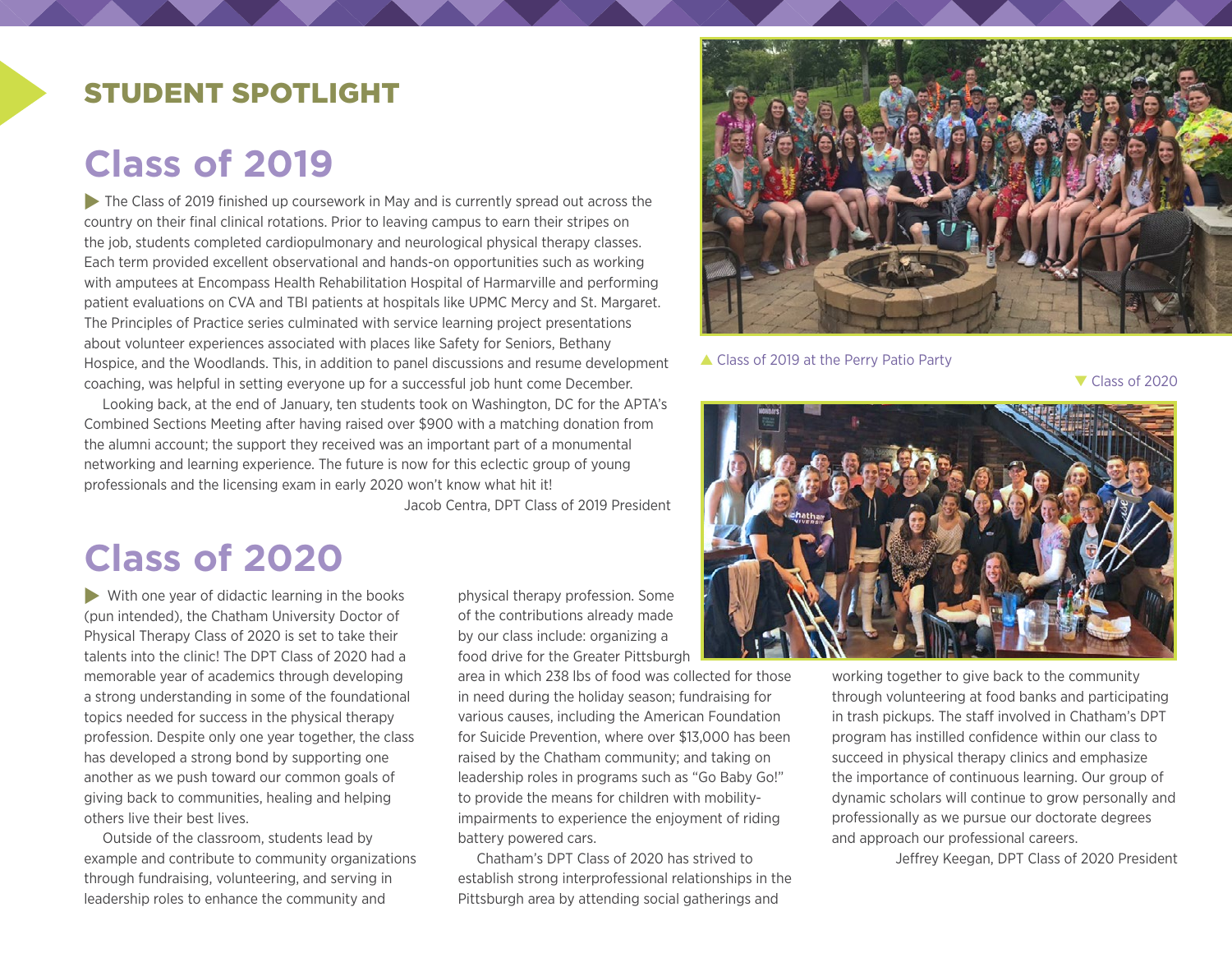## STUDENT SPOTLIGHT

# **Final Systematic Review & Research Presentations, Class of 2018**

| Sam Jerome<br>lan Helsel<br>Jesse Hoak<br>Taha Zahoor                 | Effectiveness of Ultrasound Therapy in the Treatment<br>of Upper Extremity Musculoskeletal Conditions:<br>A Systematic Review                       |
|-----------------------------------------------------------------------|-----------------------------------------------------------------------------------------------------------------------------------------------------|
| Lauren Miller<br>Matt Zimardo<br><b>Corey Dailey</b><br>Linn Zhang    | Manipulation: Effective Management for Cervicogenic<br>Headache? A Systematic Review                                                                |
| Gina Pugaczewski<br>Karissa Weaver<br>Linda Thompson<br>Erika Schrock | Surgical Versus Conservative Methods for Spastic<br>Equinus Deformity in Children with Cerebral Palsy:<br>A Systematic Review                       |
| Kelly Heselpoth<br>Morgan Kilper<br>Anaa Coutsoumbis<br>Anna Kula     | The Effectiveness of Physical Therapy in Improving<br>Non-Hand Related Pain and Function in Those with<br>Rheumatoid Arthritis: A Systematic Review |
| Nicole Giannangeli                                                    | The Alar Ligament: A Systematic Review                                                                                                              |
| Rob Meier<br>Shane Conway<br>Eric Balash<br>Matt Melczak              | The Effectiveness of Exercise to Reduce Complaints<br>of Fatigue Associated with Multiple Sclerosis:<br>A Systematic Review                         |
| Ashley Traynor<br>Jon Gray<br>Jenn Raymond                            | Effects of Orthotic Devices on Pain Relief for Patients<br>with Knee OA: A Systematic Review                                                        |
| Natalie Mayo<br>Shelby Hoblit                                         | An Intervention for Older Adults:<br>Dancing into Improved Functional Mobility:<br>A Systematic Review                                              |
| Cassandra Bartoch                                                     | Ageism in Physical Therapy Students                                                                                                                 |

| Dana Colonese<br>Lina Vassilleva<br><b>Emma Bittner</b>            | Thoracic Outlet Syndrome - Can We Diagnose It<br>and Effectively Treat It? A Systematic Review of The<br><b>Evidence</b>        |
|--------------------------------------------------------------------|---------------------------------------------------------------------------------------------------------------------------------|
| Bobbie Sue Kist<br>Tessa Sova<br>Korin Wengryn                     | The Effects of Mindfulness-Based Therapy on Chronic<br>Low Back Pain: A Systematic Review                                       |
| <b>Tyler Lotz</b><br>Athena Withrow<br>Amber Spear<br>Frica Fisher | The efficacy of graded exercise in the treatment of<br>post-concussion syndrome in the adult population: a<br>systematic review |

**2018 Physical Therapy Program Awards**

**Potential for Professional Excellence Award** Matt Melczak Cass Bartoch

**Peer Recognition Award** Bobbie Sue Kist

**Faculty Commendation** Natalie Mayo

**Clinician-Educator Award** Lauren Williams

**Award for Institutional Support** Hess PT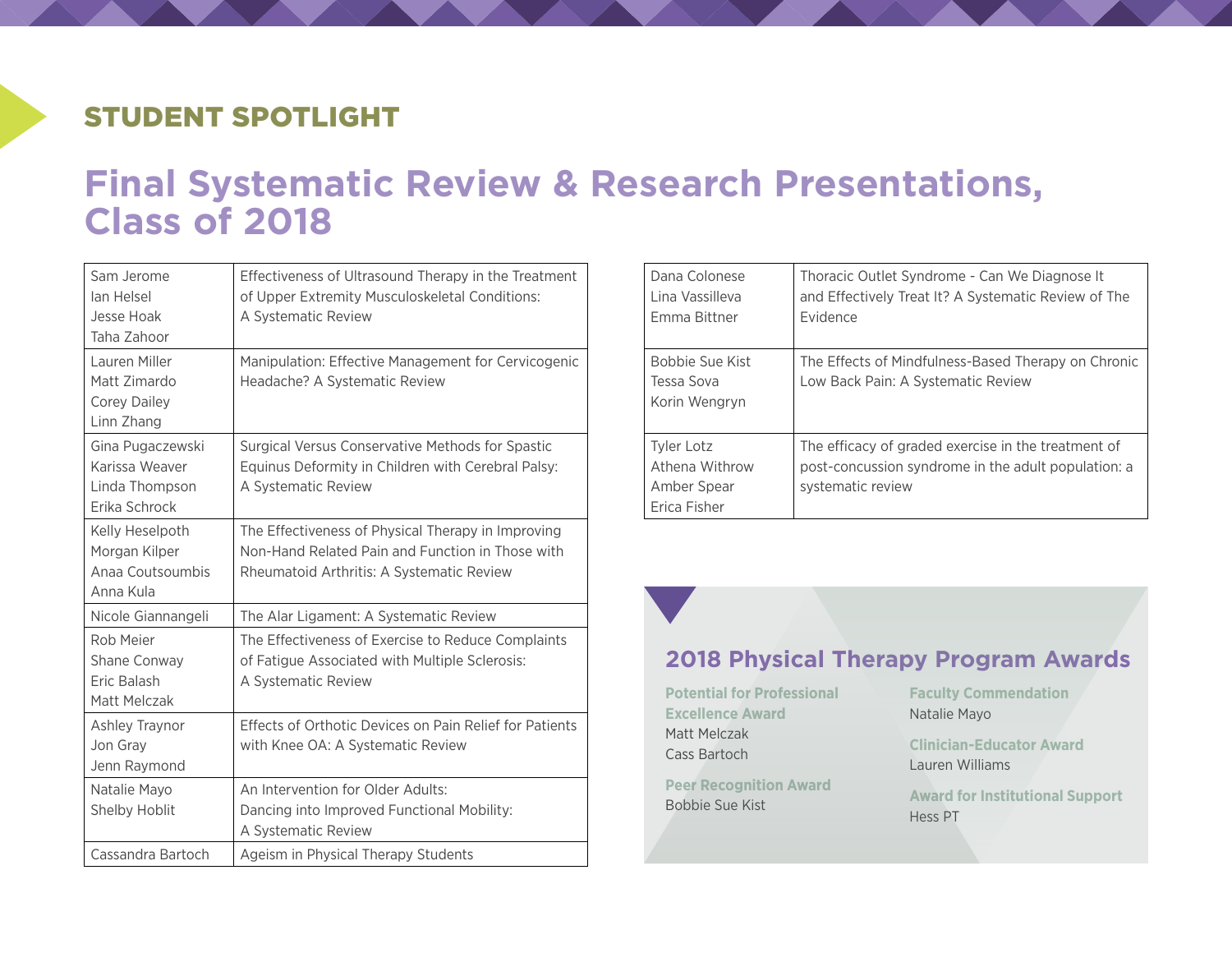### STUDENT SPOTLIGHT

# **PT and OT Students in Ecuador**

In 2018, four DPT students, Natalie Mayo, Cass Bartoch, Jennifer Raymond, and Eric Balash, and six OT students took part in an elective course: "Global Health Perspectives: A Field Experience." The course culminated in a 10-day trip to Ibarra, Ecuador in August. OT and PT students provided therapeutic and enrichment services at CRECER ([crecerecuador.wix.com/](http://crecerecuador.wix.com/crecer) [crecer](http://crecerecuador.wix.com/crecer)), a pediatric outpatient clinic; Asilo, a residential nursing facility; and The Center, a dayprogram for young adults with cerebral palsy and developmental delay. Students experienced true interprofessional collaboration as they planned and implemented therapy, activities, and inservices. In addition, students took in many cultural sites and outdoor adventures across northern Ecuador, including the capital city of Quito, the rainforest in Mindo, and the Equator. The students completed this coursework and travel to Ecuador with PT faculty Dr. Sue Perry and OT faculty Dr. Jan Bucey.







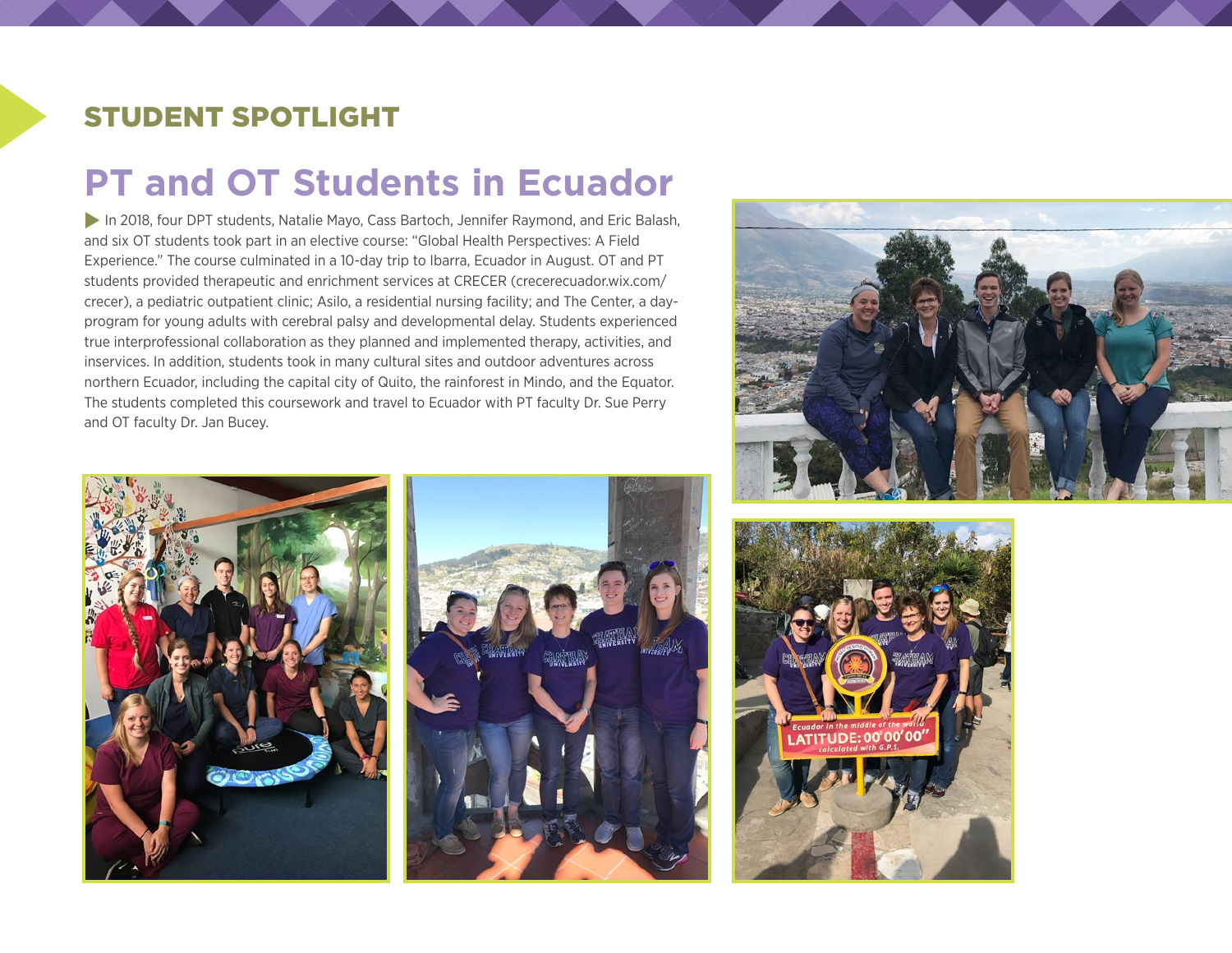# **Go Baby Go Update**

from Club President Sean Crandell

 $\blacktriangleright$  The 2018-2019 year was an incredible period for Chatham University's Go Baby Go Club. We had three events, outfitting a total of seven children with newly modified jeeps. Our first event was in the fall of 2018 while the last two were done, at separate times, in the spring of this year due to accommodating family schedules. As per tradition, volunteers showed up to Eastside at 8:00 a.m., two hours before the families were scheduled to arrive. This gave us plenty of time to troubleshoot



unforeseen challenges. Luckily, barring a couple screws in the wrong place, all three builds went surprisingly well. At 10:00 a.m., families started to trickle in and an energetic buzz took over the PT lab.

Similar to years past, some of the new car owners warmed up instantly, while others waited to enjoy it at home, away from the spectating PT students. Regardless, there is little more rewarding than witnessing a child realize they've been given a whole new world to experience. We are excited to see what the new club presidents, Lynne Gillott and Michaela Golden, have in store for the coming year. We would also like to thank all those who have donated to the club. Your support is what makes these babies (children) go!" Please visit **[chatham.edu/pt/](https://www.chatham.edu/pt/go-baby-go/) [go-baby-go](https://www.chatham.edu/pt/go-baby-go/)** for more information.





## Alumni Advisory Panel Creates Mentoring Program

 $\blacktriangleright$  The Alumni Advisory Panel met for the first time in August of 2018. One of the initiatives to emerge from the Panel was the Chatham physical therapy program alumni mentoring program (M2M). This was developed by



Breanne Condon, DPT '13, Kacie Burns-Blaszczyk, DPT '08, and Tricia Patsilevas, DPT '11, in collaboration with Sue Perry from the faculty. The primary goal of the program is to support mutually beneficial professional relationships in which an experienced person (mentor) provides advice and support to another individual (mentee) to maximize professional growth, skills and knowledge. This program is mentee driven and collaborative, which allows flexibility within the mentor/mentee relationship.

The relationship can be both long-term and short-term solution focused. The mentor and mentee will establish the length of the relationship, goals, communication methods and frequency of meetings based on their individual schedules. For more information, please visit the Mentoring Program LinkedIn page at **[www.linkedin.com/groups/12155606/](https://www.linkedin.com/groups/12155606/)**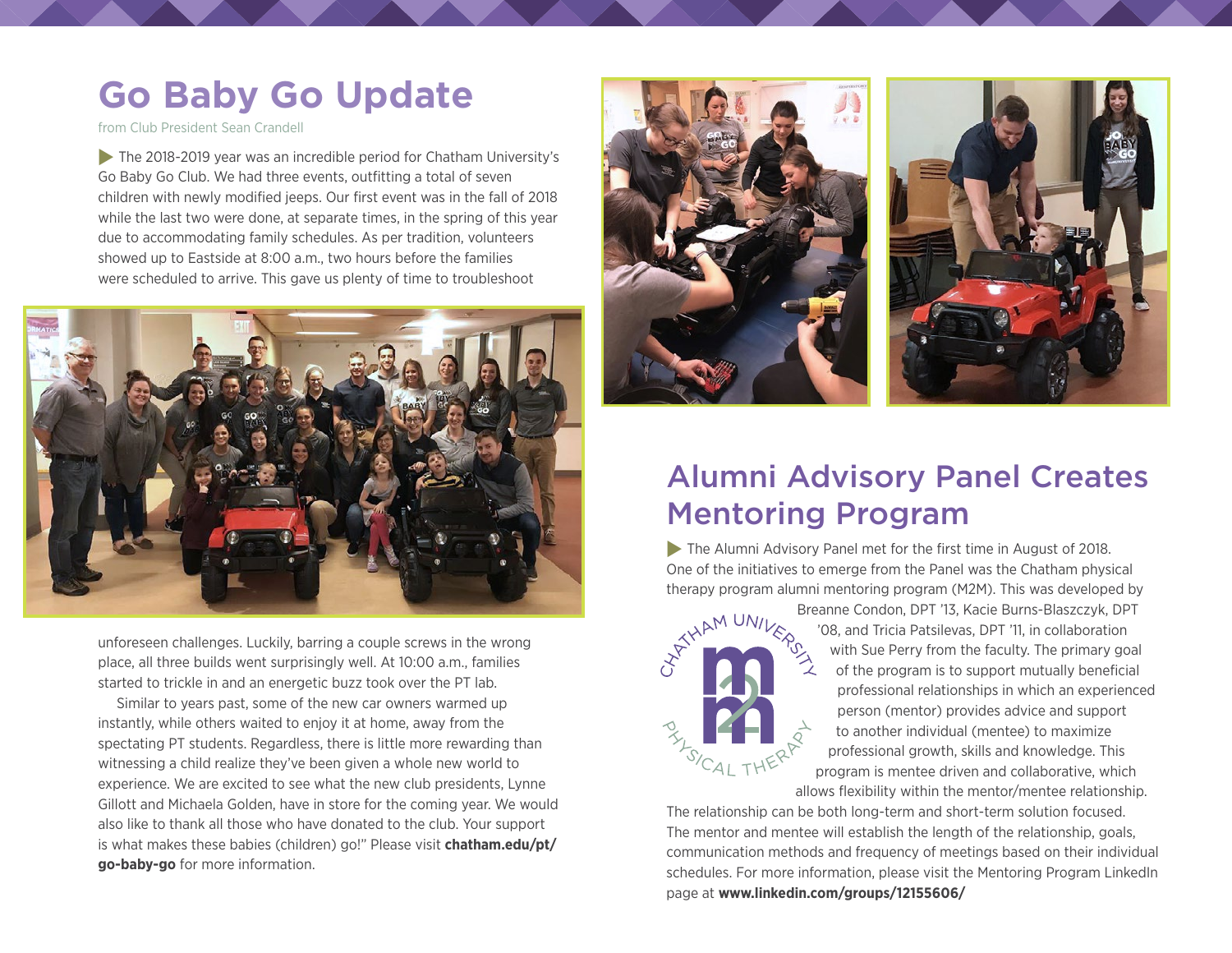## **SHS Annual Lecture: Stigma and Substance Misuse**

[Ashley Potts](https://projects.publicsource.org/pittsburgh-opioid-epidemic/ashley-potts.html), LSW spoke before an audience of over 300 students, faculty, staff, and alumni at the Campbell Memorial Chapel on Thursday, September 27, 2018. Her presentation, "Stigma and Substance Misuse" implored health professionals to be increasingly self-aware in the language they use, the assumptions they make, and the actions they take when encountering individuals struggling with substance misuse and substance use disorder.

As she spoke and gave examples, Ms. Potts pulled upon her vast professional experiences, which include work at Allegheny Health Network's Center of Excellence for Opioid Use Disorders; and memberships within (1) the United States Attorney's working group on addiction, intervention, treatment, and recovery, (2) the regional FBI HOPE (heroin, outreach, prevention education) group; and (3) the Joint State Government Commission's Advisory committee on Addiction Treatment Services. The deeply personal story of her own struggles with substance use and stigma she faced in fighting this battle were front and center as she used her story to highlight the many obstacles faced by those touched by substance use disorder.

After the talk, students spoke of the power of the presentation, and of how impressed they were with Ms. Potts. Others spoke of feeling hope for patients and clients; discussing ideas that the talk broached, particularly around stigma more broadly, and creating environments where individuals seeking any health care can be met where they are without judgment. Continuing education credits were offered for occupational therapy, physical therapy, psychology, and social work. Many classes required or encouraged attendance, working the theme into classroom assignments to highlight its importance within the School of Health Sciences. Many thanks to Dean Pat Downey for bringing Ms. Potts to Chatham!

## **Dr. B named as Fulbright Specialist**



**AVAVAL** 

F K Š Ş Ř Þ a ь a Þ ₹ a ◀ a

◀ ₹ Þ ₹ ◀ **AVA** ₹ F ₹ Б ₹ F ₹

**AVAVANAV** 

Б

In December 2018, Melissa Bednarek, PT, DPT, PhD, CCS was successful in being named to the Fulbright Specialist roster. She has matched with University of Peradeniya in Kandy, Sri Lanka to provide updates in cardiopulmonary physical therapy to faculty, staff and students. No date has been set yet for the exchange.

#### **Accreditation Renewal in 2019**

 $\blacktriangleright$  This is an accreditation year for the program. This occurs once every ten years, and provides an opportunity to share information about the excellent work we do here with the Commission on Accreditation in Physical Therapy Education (CAPTE). We recently completed and submitted our self-study report and we're looking forward to the onsite visit in early October. The sitevisit team reviews the self-study in detail and meets with the program director, university administration, faculty, students, alumni, clinical instructors, and employers of our graduates. They then compile a report and submit that to the CAPTE board for review, and a decision on accreditation renewal occurs during their spring 2020 meeting. We may be reaching out to some of you to meet with the site-visit team, so please keep an eye out for those requests.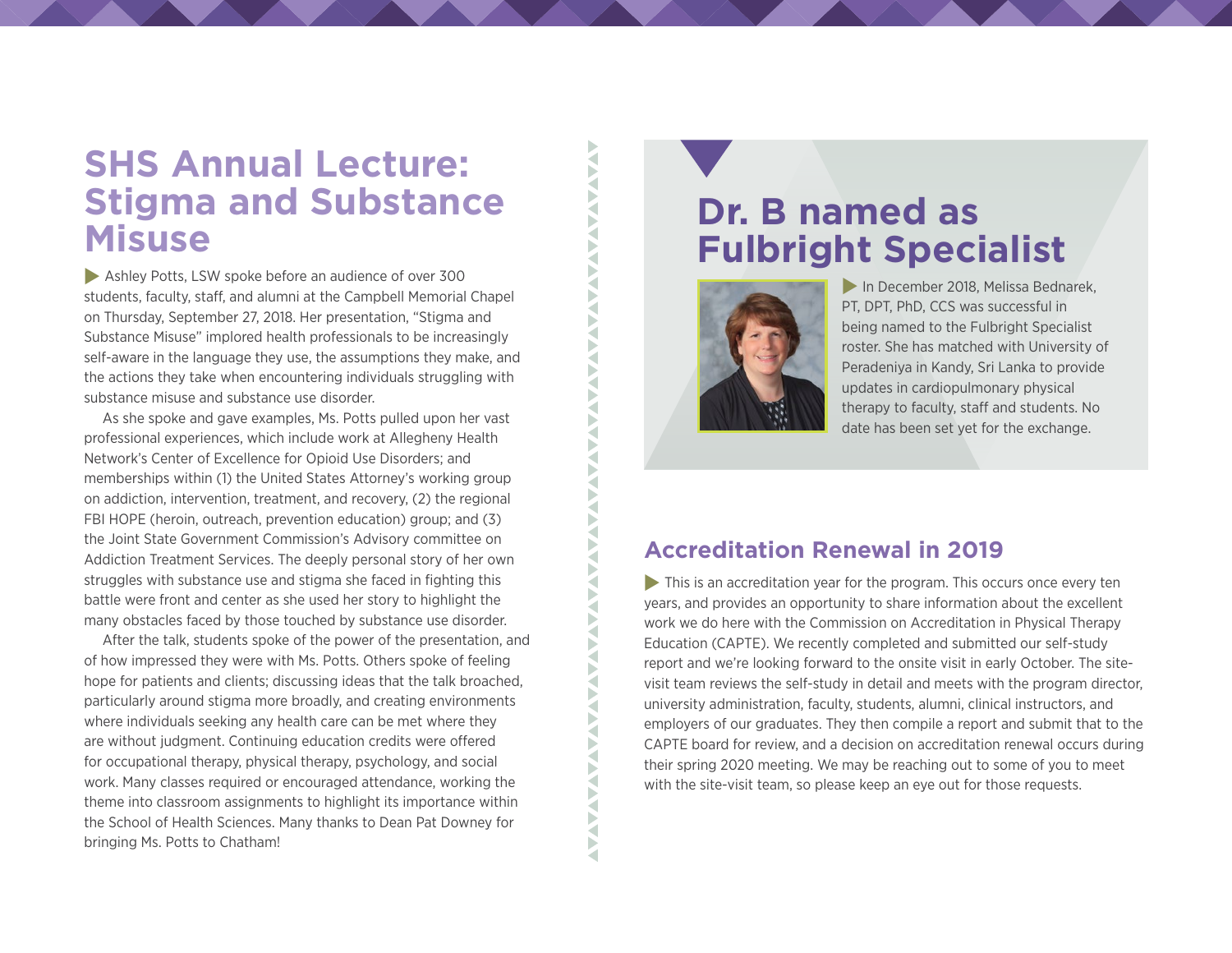### CLINICAL CORNER

# **Why We Should Think About Ageism**

Dr. Michelle Criss

 $\blacktriangleright$  The majority of older adults in America report experiencing age discrimination, and ageism in our culture is pervasive.<sup>1</sup> It is "normal" to make jokes about getting older, see greeting cards poking fun about someone's age, or talk about our "senior" forgetful moments. In fact, social media is replete with examples of ageist language.<sup>2</sup> But do negative views and language about aging have any impact on older individuals? The answer is: yes, it does.

Older adults exposed to negative portrayals about aging (as opposed to positive or neutral ones) were significantly more likely to rate their health as worse, more dependent on others, and more likely to report loneliness.<sup>3</sup>risk-taking, subjective health, and help-seeking behavior in a French sample of older adults. The aim of this study was to show the detrimental effects of negative aging stereotypes on older adults' self-evaluations and behaviors, therefore contributing to the explanations of the iatrogenic effect of social environments that increase dependency (e.g., health care institutions Additionally, exposure to negative age stereotypes negatively affects memory and cognition in older adults.4

Ageism also affects more than cognition and mental health. Reviews by Allen<sup>1</sup> and Nelson<sup>5</sup> discuss the physical effects of ageism. Older adults who accept negative stereotypes about aging have worse health outcomes, and exposure to negative stereotypes increased cardiovascular responses to stressful situations. These individuals actually had higher heart rate and blood pressure after exposure

to stereotypes – think about that when you talk negatively about aging in your PT clinics!! One study also demonstrated that younger people who believe age stereotypes had higher rates of cardiovascular events later in life. Also, people who think their health problems are "due to age" have higher mortality rates than those who do not make that association.

Bottom line: our language matters! As physical therapists, we have the luxury of spending time with our patients daily or multiple times a week. Spend that time discussing possibilities instead of what people cannot do based on their age. Resist when people are told they are "too old" for a procedure or a type of exercise – poor cardiac condition or frailty are valid reasons; age alone is not. And remember, "looking good for your age" is really NOT a compliment!

- 1. Allen JO. Ageism as a Risk Factor for Chronic Disease. Gerontologist. 2016;56(4):610-614. doi:10.1093/geront/ gnu158
- 2. Levy BR, Chung PH, Bedford T, Navrazhina K. Facebook as a site for negative age stereotypes. Gerontologist. 2013;54(2):172-176. doi:10.1093/geront/gns194
- 3. Coudin G, Alexopoulos T. "Help me! I'm old!" How negative aging stereotypes create dependency among older adults. Aging Ment Health. 2010;14(5):516-523. doi:10.1080/13607861003713182
- 4. Lamont RA, Swift HJ, Abrams D. A Review and Meta-Analysis of Age-Based Stereotype Threat: Negative Stereotypes, Not Facts, Do the Damage. Psychol Aging. 2015;30(1):180-193. doi:10.1037/pag0000269
- 5. Nelson TD, Nelson TD. Promoting Healthy Aging by Confronting Ageism. Am Psychol. 2016;71(4):276-282. doi:10.1037/a0040221

### **Clinical Education**



 $\blacktriangleright$  Assuring quality clinical experiences for students remains a top priority for the DPT program. While many faculty members continue to support the "clinical education office" and its operations, two new team members include Gordon Riddle, DPT '05, and Julie Englert, a current PsyD student. We are transitioning all active students into our new data management system: Exxat. We look forward to sharing features of this software with clinical instructors and site coordinators. As always, we value the roles that our alumni play in clinical education.

Please consider reaching out to Ann Williamson regarding clinical support in 2020 and beyond! [AWilliamson@Chatham.edu](mailto:AWilliamson@Chatham.edu)